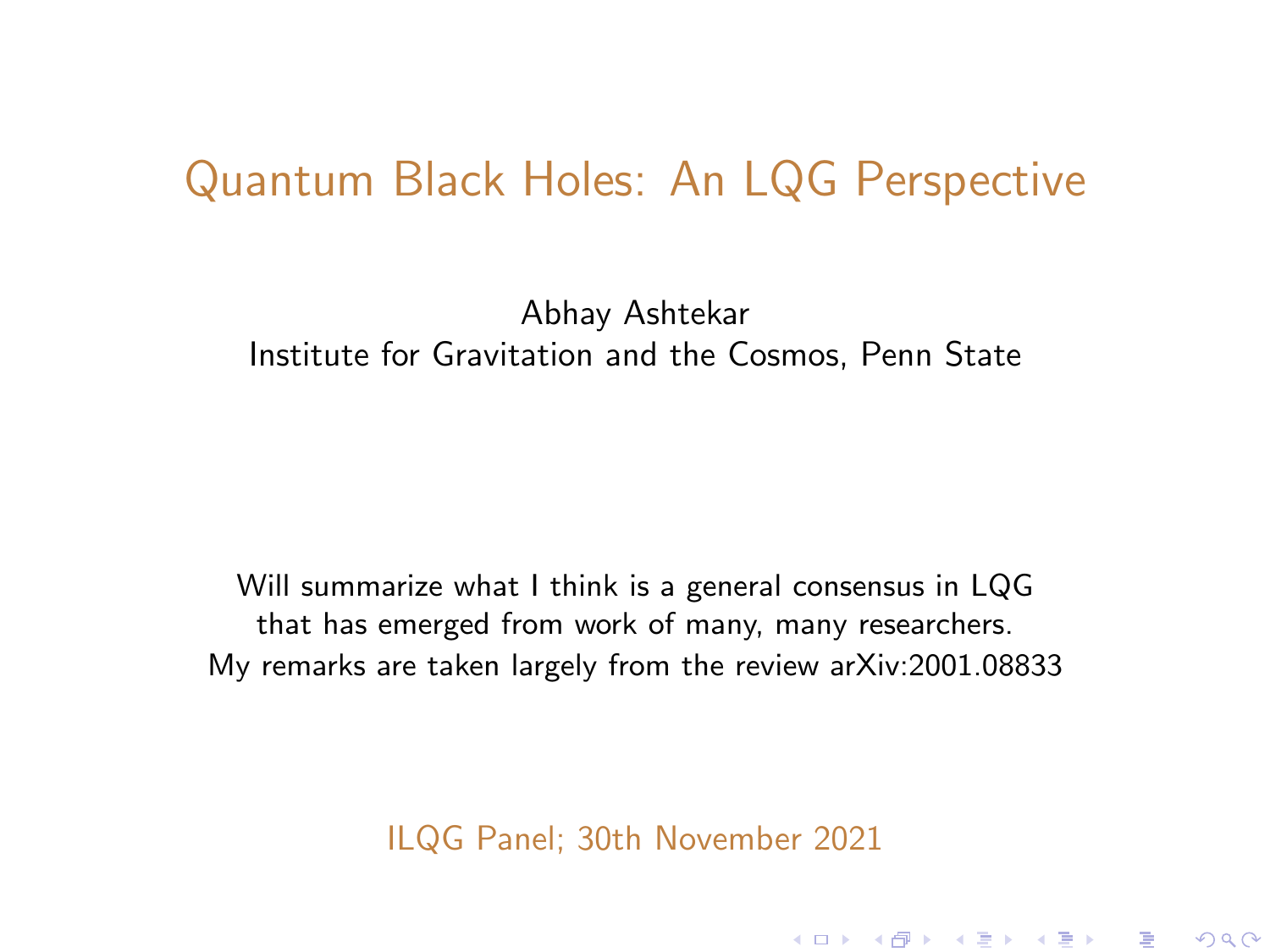## Preamble

#### Two main ingredients underlying a broad consensus within LQG:

i) Singularity resolution: In the resulting, larger space-time, the quantum state can evolve through the Planck regime all the way to  $\mathcal{I}^+$ . However, within LQG the details of how to describe Planck scale physics in the BH context are still work in progress (Gambini, Olmedo, Pullin; Bianchi, Christodoulou, D'Ambrosio, Haggard, Rovelli; AA, Olmedo, Ori, Singh; Bodendorfer, Mele, Münch; Perez; Wilson-Ewing;  $\cdots$ )

ii) Relevant notion of Horizon: No event horizons. What forms and evaporates are dynamical horizons which are time-like during evaporation. A lot of confusion can arise because of the explicit or implicit assumption that there is an absolute event horizon.

As a result, black hole evaporation can be unitary without having to invoke "quantum xexox machines, fast scramblers, firewalls" etc, or worry about "quantum monogamy".

As in Ahmed's talk, I will not discuss the full quantum regime. But already there is an apparent tension in the semi-classical regime and I will summarize the LQG viewpoint on this tension. So: Plan of the talk:

1. LQG Viewpoint 2. Semi-classical Regime

イロト 不優 トイミト イミト 一番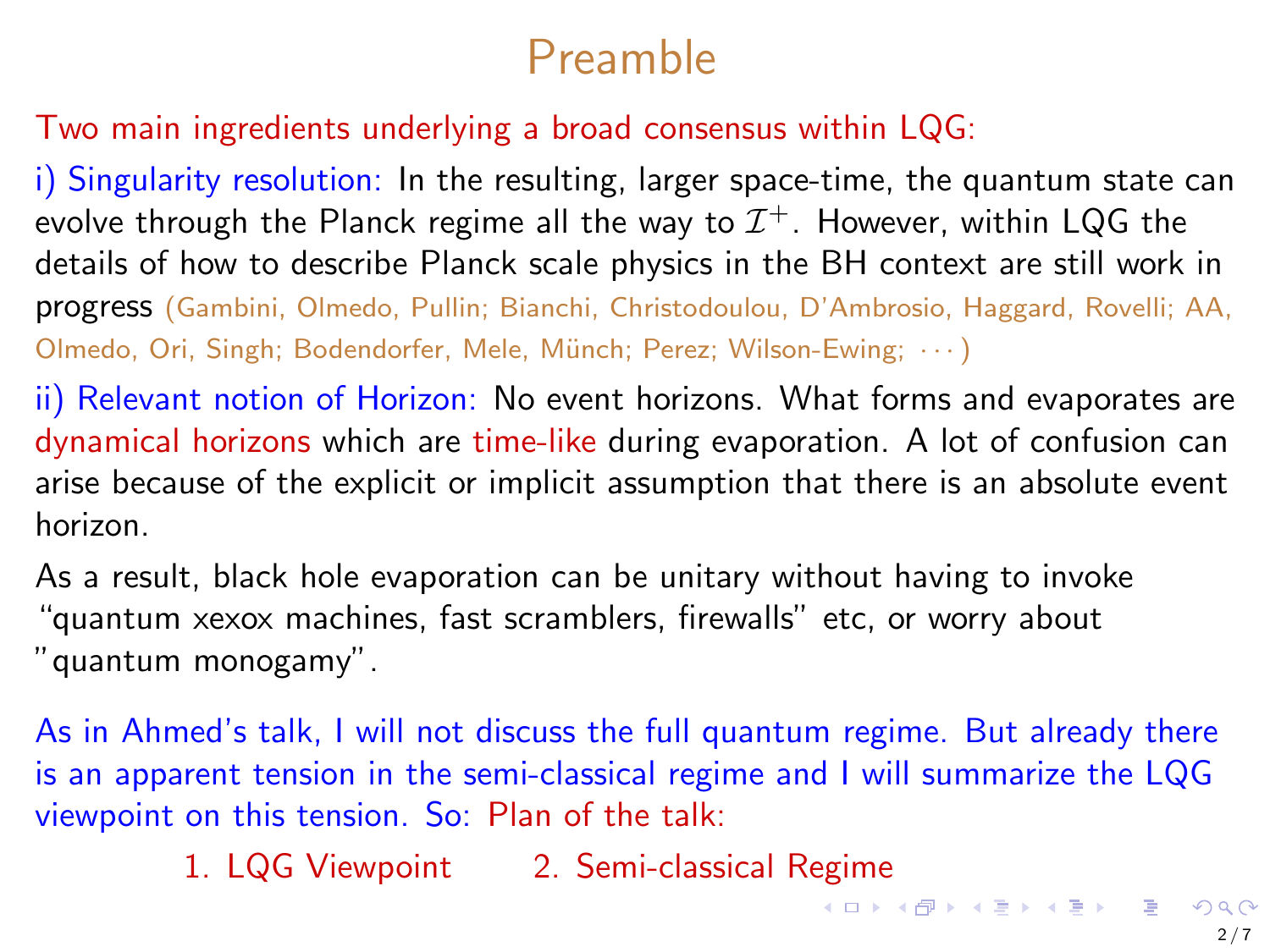## Recall: Hawking's Argument

• External field approximation: Hawking Effect In quantum field theory on a black hole background space-time. Approximations: (i) Space-time treated classically: represents a star collapsing to form a black hole. (ii) Test quantum fields; ignore back reaction of the quantum field on the geometry; (iii) Matter field which collapses is classical, distinct from the test quantum field considered. Then: If the incoming state on  $\mathcal{I}^-$  is the vacuum, the outgoing state at  $\mathcal{I}^+$  is a mixed state which, at late times, is thermal.

• Inclusion of back reaction: Addressing (ii) No detailed calculation in 4-d even today. General expectation based on physically motivated heuristics led Hawking to propose the space-time diagram shown on the right. Black hole loses mass and therefore the horizon shrinks to zero. Because the future boundary of space-time again includes a singularity, again information is lost. State at  $\mathcal{I}^-$  determines the state at  $\mathcal{I}^+$  but not vice versa. (Hawking changed is mind a few years ago, but) surprisingly the original diagram still heavily used in many arguments: It is assumed that correlations must be restored before the last ray  $u = u_{EH}$ .

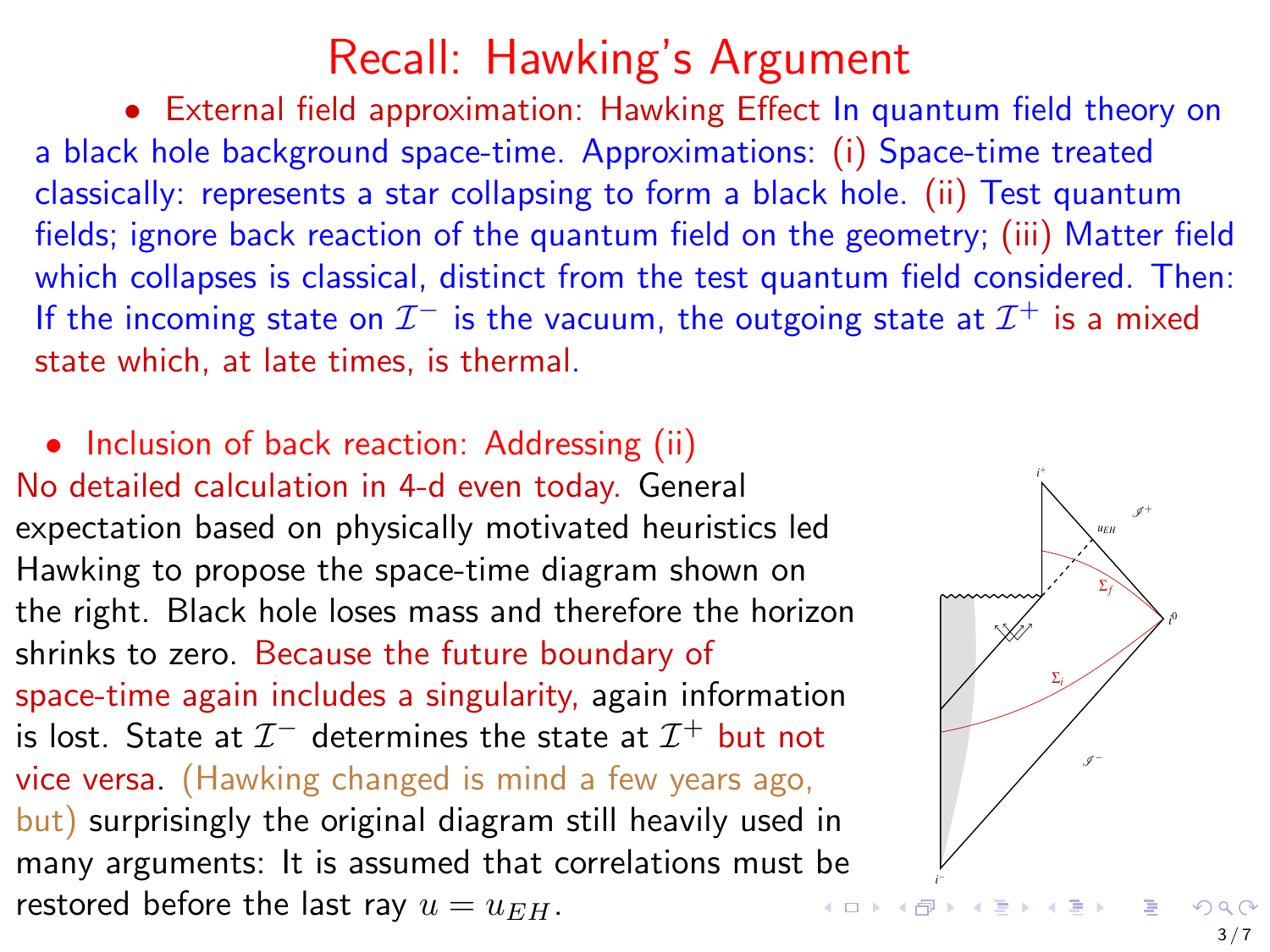# Singularity Resolution

<span id="page-3-0"></span>

Suppose the singularity is resolved in a quantum gravity theory, as in many current proposals including Hawking's Take 2, (Hawking, Pope, Strominger). In Loop Quantum Gravity this expectation is met in a variety of cosmological models and various directions that are being pursued for the Schwarzschild black hole lead to singularity resolution.

Let us consider a closed system in which we only have a scalar field collapse (rather than an 'external' star). What forms classically and evaporates quantum mechanically is a Dynamical Horizon (DH): World tube of marginally trapped 2-spheres that is space-like

and growing during collapse and time-like and shrinking during evaporation. DH is not a 1-way membrane like an EH. The state on any Cauchy surface  $\Sigma$ is pure: outgoing modes outside the DH are correlated with their ingoing partners and the infalling quantum state.

Expectation: A neighborhood of what was a singularity classically will be replaced by a genuinely quantum region. Correlations between modes that escaped to  $\mathcal{I}^+$  early on, and those that were trapped 'inside the DH' in the semi-classical regime could be restored at  $\mathcal{I}^+$ , because the 'trapped modes' could pass through the quantum region and reach  $\mathcal{I}^+$  (AA & Bojowald). They don't have to be restored before "the last ray"  $u = u_1$ .

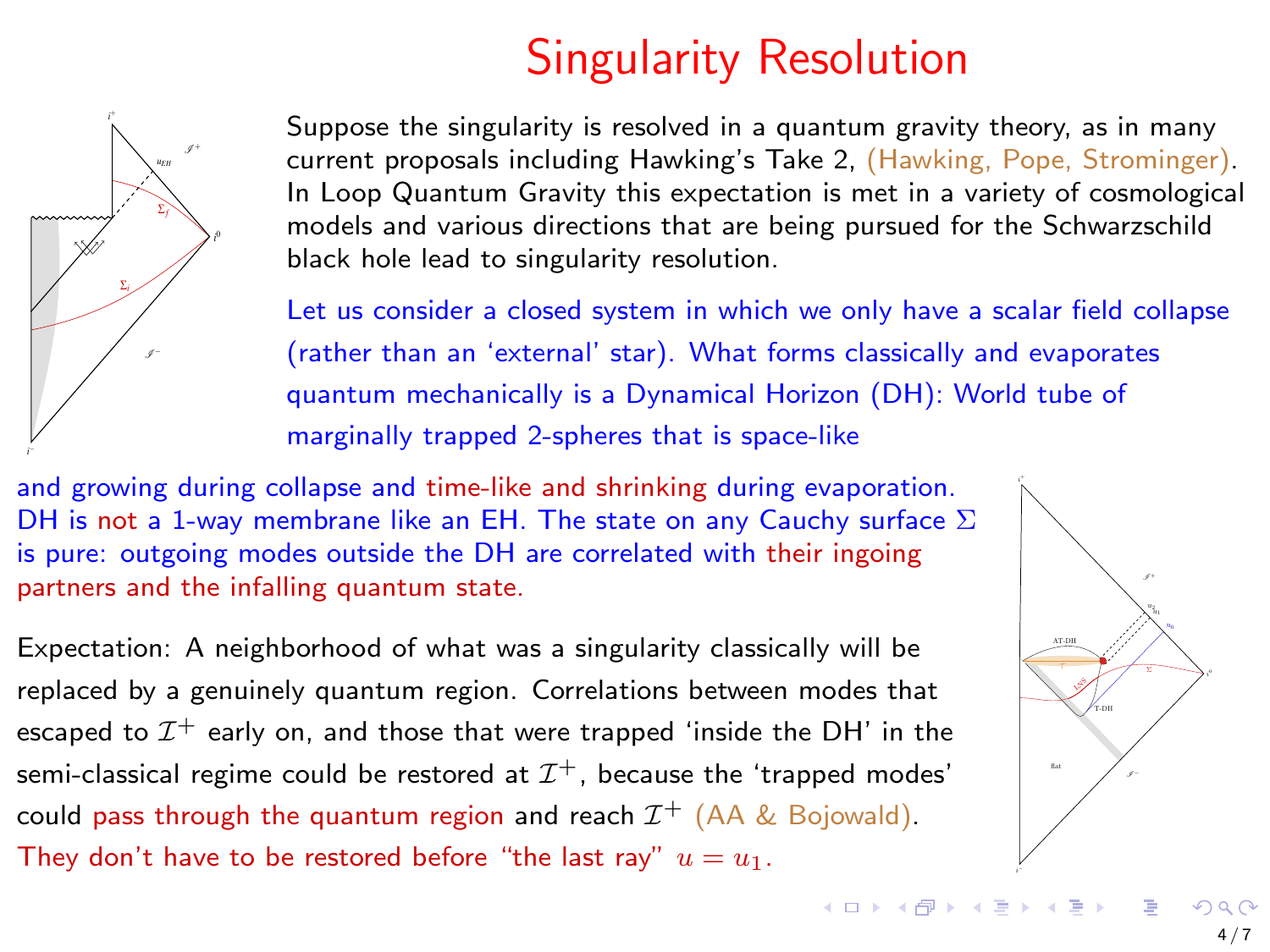## Semi-classical Regime

<span id="page-4-0"></span>Consider the phase in which a  $M_{\odot}$  initial black hole shrinks to Lunar mass  $\sim 10^{-7} M_{\odot}$  (time u in the figure.). The process should be well-described by semi-classical gravity. Process takes some  $10^{64}$  years and so a large number  $\mathcal{N} \sim 10^{75}$  modes escape to infinity. The total quantum state on  $\Sigma$  is pure because the outgoing modes are correlated the ingoing partners and the infalling quantum state.



Apparent 'information' Paradox: But the lunar mass BH has radius of  $\sim 0.1$ mm! How can such a small ball hold so many modes? Heuristically, "even if they all have the maximum wavelength of  $\sim 0.1$  mm,  $\cal N$  modes would have a mass  $\sim 10^{22}$ times the lunar mass!" Put differently, the "horizon area should account for the total entropy of everything contained inside the horizon, and this is way too small compared to the entropy associated with radiation at  $\mathcal{I}^+$  emitted until this time". This suggests to many that "significant purification must have occurred at  $\mathcal{I}^+$ restoring correlations, well before we reach lunar mass". A general belief enshrined in the Page curve: restoration should begin at Page time when  $M_{\odot}$  shrinks to  $\frac{1}{2}M_{\odot}$  . This implies that something must go wrong with the usual space-time, semi-classical picture even while the BH has a macro[sco](#page-3-0)[pic](#page-5-0)[ma](#page-4-0)[s](#page-5-0)[s.](#page-0-0)<br>Example a set of the set of the set of the set of the set of the set of the set of the set of the set of the s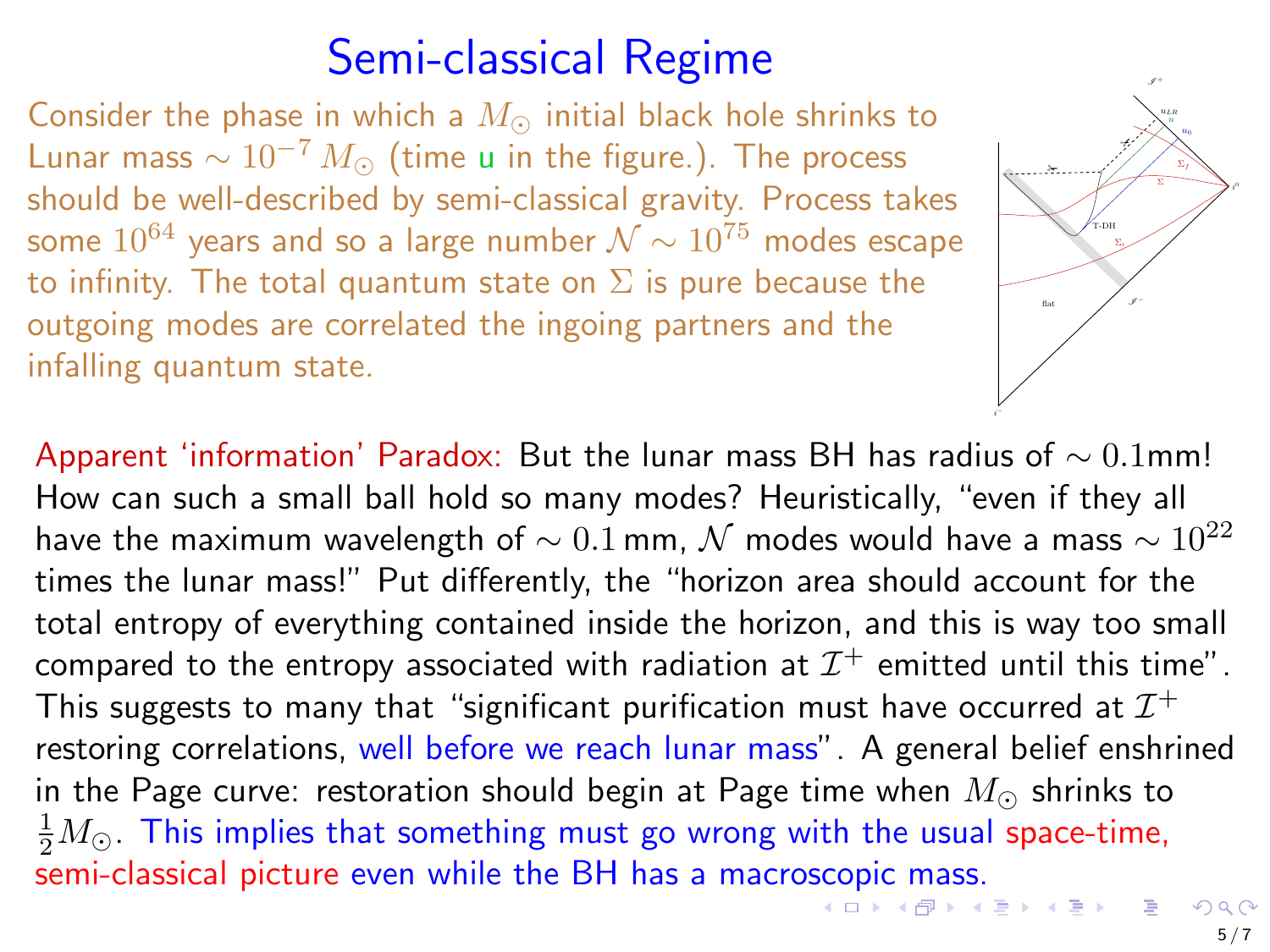## Semi-classical Regime:contd.

<span id="page-5-0"></span>

Resolution: When one solves the semi-classical equations with physically motivated approximations in the region enclosed by the Dynamical Horizon, one finds that the space-like surfaces  $\Sigma$  develop astronomically long necks over the  $10^{64}$  years needed for the DH to shrink from  $\sim$  3 kms to  $\sim 0.1$  mm, stretching  $\sim 10^{62} - 10^{64}$  lyrs! (for  $\Sigma$  given by  $r =$  const or Kretch = const. respectively). Their 'mouth' at the horizon is a sphere only of 0.1mm radius!

.<br>So, in the slow dynamical evolution in the semi-classical phase, the infalling modes get stretched (as during inflation, which however, is extremely quick; here the stretching is much tamer by comparison!) and become infrared. One can easily accommodate  $\mathcal N$  of them inside the Dynamical Horizon! Once we replace EH with DH, and study the back reaction on space-time geometry inside the DH the tension with information loss in the semi-classical regime simply disappears. There is no reason for semi-classical arguments not to be valid for lunar-mass objects!

But then don't we have 'long lived remnants' with lot of internal states? Yes, but they are astronomically long objects, not 'balls of  $\sim 0.1$  mm radius'–let alone balls of elementary particle size. They need  $10^{64}$  years to grow; they cannot be instantaneously created in particle accelerators or car [co](#page-4-0)l[lis](#page-6-0)[io](#page-4-0)[ns](#page-5-0) [\(se](#page-0-0)[e, e](#page-6-0)[.g.](#page-0-0)[, O](#page-6-0)[ri](#page-0-0)  $(a\text{rXiv}:1208.6480)$ ).